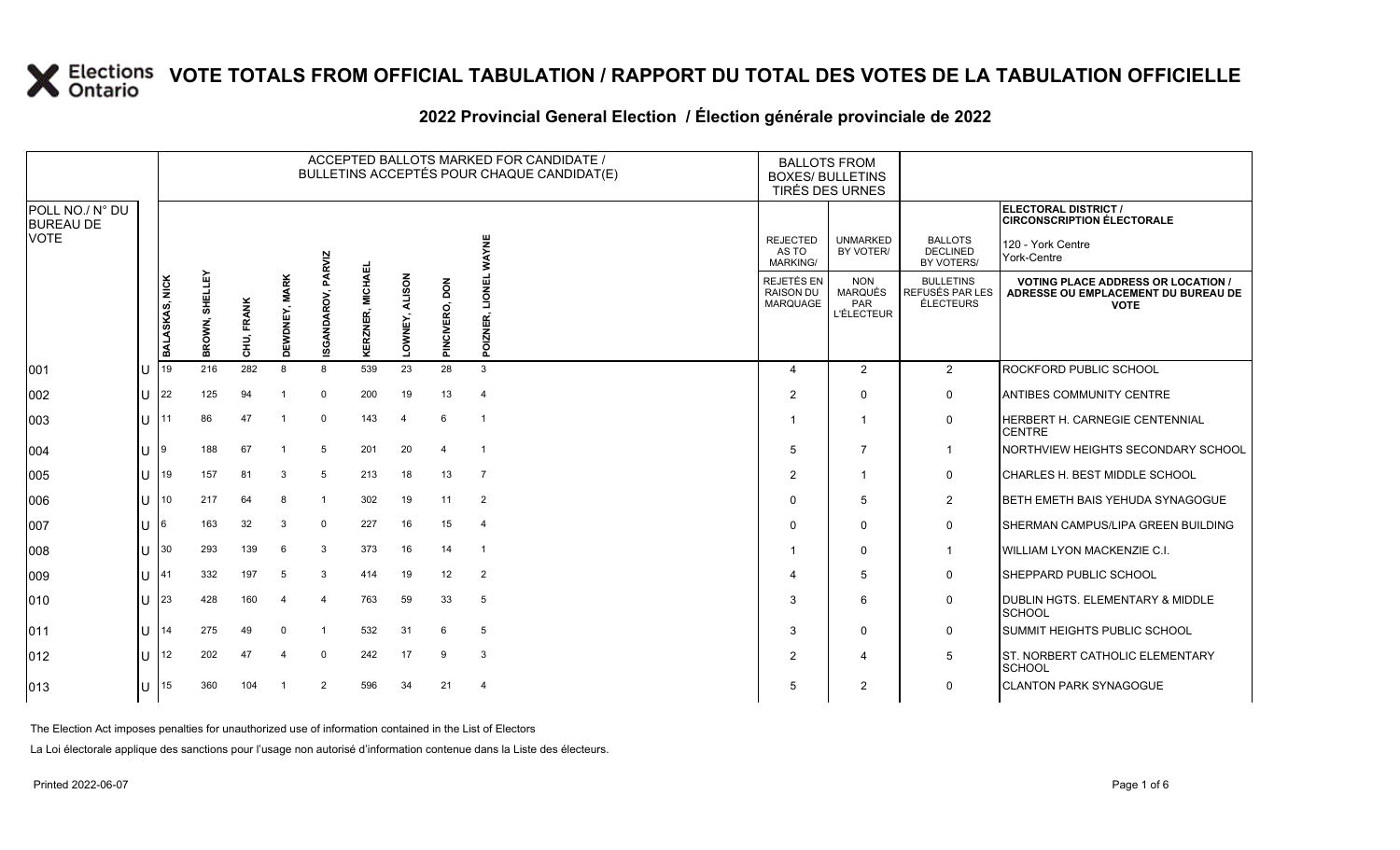|                                     |              |                |                         |            |                        |                |                            |                          |                | ACCEPTED BALLOTS MARKED FOR CANDIDATE /<br>BULLETINS ACCEPTÉS POUR CHAQUE CANDIDAT(E) |                                                   | <b>BALLOTS FROM</b><br><b>BOXES/ BULLETINS</b><br>TIRÉS DES URNES |                                                         |                                                                                                 |
|-------------------------------------|--------------|----------------|-------------------------|------------|------------------------|----------------|----------------------------|--------------------------|----------------|---------------------------------------------------------------------------------------|---------------------------------------------------|-------------------------------------------------------------------|---------------------------------------------------------|-------------------------------------------------------------------------------------------------|
| POLL NO./ N° DU<br><b>BUREAU DE</b> |              |                |                         |            |                        |                |                            |                          |                |                                                                                       |                                                   |                                                                   |                                                         | ELECTORAL DISTRICT /<br><b>CIRCONSCRIPTION ÉLECTORALE</b>                                       |
| <b>VOTE</b>                         |              |                | SHELLEY<br><b>BROWN</b> |            |                        | PARVIZ         |                            |                          |                | WAYNE                                                                                 | <b>REJECTED</b><br>AS TO<br><b>MARKING/</b>       | <b>UNMARKED</b><br>BY VOTER/                                      | <b>BALLOTS</b><br><b>DECLINED</b><br>BY VOTERS/         | 120 - York Centre<br>York-Centre                                                                |
|                                     |              | BALASKAS, NICK |                         | CHU, FRANK | <b>MARK</b><br>DEWDNEY | ISGANDAROV,    | <b>MICHAEL</b><br>KERZNER, | <b>ALISON</b><br>LOWNEY, | PINCIVERO, DON | <b>LIONEL</b><br>冚<br>POIZNE                                                          | <b>REJETÉS EN</b><br><b>RAISON DU</b><br>MARQUAGE | <b>NON</b><br>MARQUÉS<br><b>PAR</b><br><b>L'ÉLECTEUR</b>          | <b>BULLETINS</b><br>REFUSÉS PAR LES<br><b>ÉLECTEURS</b> | <b>VOTING PLACE ADDRESS OR LOCATION /</b><br>ADRESSE OU EMPLACEMENT DU BUREAU DE<br><b>VOTE</b> |
| 014                                 | <b>U</b> 111 |                | 190                     | 107        | 5                      | $\Omega$       | 172                        | 19                       | 6              | 2                                                                                     | $\overline{1}$                                    | $\mathbf{1}$                                                      | $\Omega$                                                | <b>GRAMERCY PARK CONDOS</b>                                                                     |
| 015                                 |              | $U$ 34         | 255                     | 149        | 8                      | 2              | 384                        | 19                       | 4              | 6                                                                                     | $\overline{c}$                                    | -1                                                                | 0                                                       | CALICO PUBLIC SCHOOL                                                                            |
| 016                                 | U            | 127            | 318                     | 134        | $\mathbf 0$            | $\mathbf{1}$   | 373                        | 21                       | 12             | $\overline{2}$                                                                        | 4                                                 | 6                                                                 | $\mathbf 0$                                             | <b>BLAYDON PUBLIC SCHOOL</b>                                                                    |
| 017                                 | $U$ 14       |                | 161                     | 96         | $\mathbf 0$            | 0              | 190                        | 11                       | 3              | $\mathbf 0$                                                                           | 3                                                 | $\mathbf{0}$                                                      | $\mathbf{1}$                                            | DOWNSVIEW PUBLIC SCHOOL                                                                         |
| 018                                 | $11$ 14      |                | 124                     | 64         | $\mathbf{1}$           | 0              | 188                        | 12                       | 10             | - 1                                                                                   | 2                                                 | $\Omega$                                                          | 0                                                       | BEVERLEY HEIGHTS MIDDLE SCHOOL                                                                  |
| 019                                 |              | U $18$         | 106                     | 52         | $\overline{2}$         | $\mathbf 1$    | 133                        | $\overline{7}$           | 3              | $\overline{2}$                                                                        | 0                                                 | $\overline{\bf{4}}$                                               | 0                                                       | <b>ST. RAPHAEL CATHOLIC SCHOOL</b>                                                              |
| 020                                 |              | U 28           | 213                     | 114        | 3                      | $\mathbf 0$    | 281                        | 21                       | 19             | $\mathbf 0$                                                                           | $\overline{c}$                                    | -1                                                                | $\mathbf 0$                                             | <b>APTUS TREATMENT CENTRE</b>                                                                   |
| 021                                 |              | $ 1 $ 19       | 116                     | 53         | $\overline{4}$         | $\overline{1}$ | 161                        | $\overline{7}$           | $\overline{7}$ | $\overline{0}$                                                                        | 3                                                 | $\Omega$                                                          | $\mathbf 0$                                             | <b>TUMPANE PUBLIC SCHOOL</b>                                                                    |
| 022                                 | U            | -18            | 116                     | 60         | 6                      | 0              | 111                        | 9                        | $\overline{1}$ | $\overline{4}$                                                                        |                                                   | $\Omega$                                                          | 0                                                       | IST. CONRAD CATHOLIC SCHOOL                                                                     |
| 023                                 |              | U $\vert$ 13   | 141                     | 97         | $\overline{4}$         | $\overline{2}$ | 202                        | 16                       | 5              | $\overline{4}$                                                                        | $\Omega$                                          | $\Omega$                                                          | 0                                                       | <b>HIGHVIEW PUBLIC SCHOOL</b>                                                                   |
| 400                                 | U            | 10             | 23                      | 12         | 3                      | $\mathbf 0$    | 24                         | - 1                      | $\overline{1}$ | 0                                                                                     | $\Omega$                                          | -1                                                                | 0                                                       | <b>GARDENVIEW TERRACE</b>                                                                       |
| 401                                 | U            |                | 36                      | 8          | $\mathbf 0$            | -1             | 79                         | -1                       | $\mathsf{O}$   | $\overline{2}$                                                                        |                                                   | 0                                                                 | 0                                                       | COURTLAND II YCC 370                                                                            |
| 402                                 | U            | - 15           | 38                      | 22         | $\overline{2}$         | 3              | 161                        | 5                        | 5              | -1                                                                                    | 0                                                 | 2                                                                 | 0                                                       | PRIMROSE II MTCC 847                                                                            |
| 403                                 | $U$ 3        |                | 49                      | 21         | $\mathbf{1}$           | $\mathbf 0$    | 120                        | 8                        | $\overline{2}$ | $\overline{2}$                                                                        | $\Omega$                                          | $\Omega$                                                          | $\mathbf 0$                                             | PRIMROSE I MTCC 808                                                                             |

#### **2022 Provincial General Election / Élection générale provinciale de 2022**

The Election Act imposes penalties for unauthorized use of information contained in the List of Electors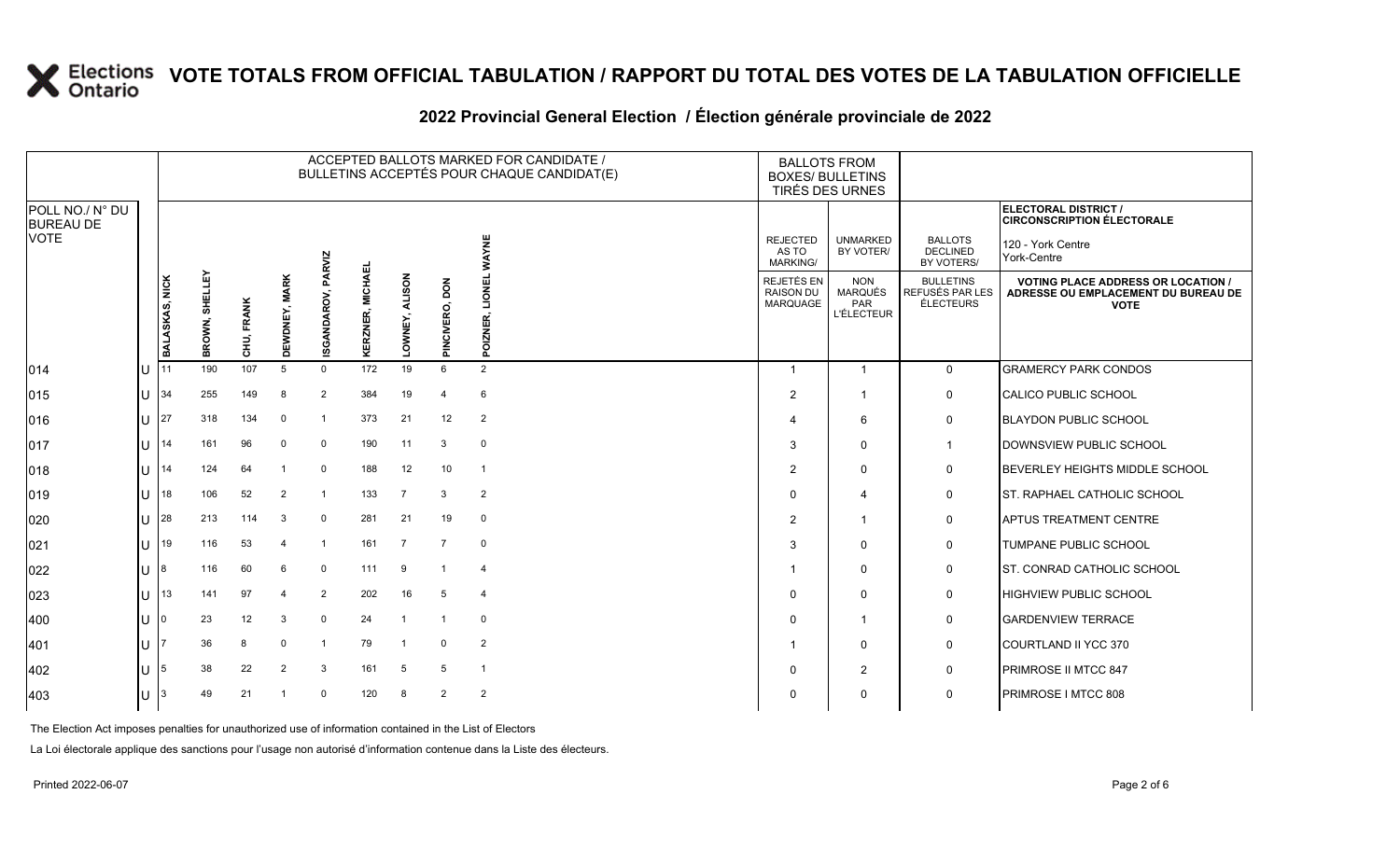#### ACCEPTED BALLOTS MARKED FOR CANDIDATE / BULLETINS ACCEPTÉS POUR CHAQUE CANDIDAT(E) BALLOTS FROM BOXES/ BULLETINS TIRÉS DES URNES REJECTED AS TO MARKING/ REJETÉS EN RAISON DU MARQUAGE UNMARKED BY VOTER/ NON MARQUÉS PAR L'ÉLECTEUR BALLOTS DECLINED BY VOTERS/ BULLETINS REFUSÉS PAR LES ÉLECTEURS **ELECTORAL DISTRICT / CIRCONSCRIPTION ÉLECTORALE** 120 - York Centre York-Centre **VOTE**

**2022 Provincial General Election / Élection générale provinciale de 2022**

|                                     |     |                |                   |            |                |                |                              |                     |                  | BULLETINS ACCEPTES POUR CHAQUE CANDIDAT(E) |                                             | <b>BOXES/ BULLETINS</b><br>TIRÉS DES URNES        |                                                  |                                                                                                 |
|-------------------------------------|-----|----------------|-------------------|------------|----------------|----------------|------------------------------|---------------------|------------------|--------------------------------------------|---------------------------------------------|---------------------------------------------------|--------------------------------------------------|-------------------------------------------------------------------------------------------------|
| POLL NO./ N° DU<br><b>BUREAU DE</b> |     |                |                   |            |                |                |                              |                     |                  |                                            |                                             |                                                   |                                                  | ELECTORAL DISTRICT /<br><b>CIRCONSCRIPTION ÉLECTORALE</b>                                       |
| <b>VOTE</b>                         |     |                |                   |            |                | PARVIZ         | ᇳ                            |                     |                  | <b>NAYNE</b>                               | <b>REJECTED</b><br>AS TO<br><b>MARKING/</b> | <b>UNMARKED</b><br>BY VOTER/                      | <b>BALLOTS</b><br><b>DECLINED</b><br>BY VOTERS/  | 120 - York Centre<br>York-Centre                                                                |
|                                     |     | BALASKAS, NICK | SHELLEY<br>BROWN, | CHU, FRANK | DEWDNEY, MARK  | ISGANDAROV,    | <b>MICHAI</b><br>Œ,<br>ERZNI | <b>ALISON</b>       | δq<br>PINCIVERO, | LIONEI<br>ш<br>ਠ                           | REJETÉS EN<br>RAISON DU<br>MARQUAGE         | <b>NON</b><br>MARQUÉS<br>PAR<br><b>L'ÉLECTEUR</b> | <b>BULLETINS</b><br>REFUSÉS PAR LES<br>ÉLECTEURS | <b>VOTING PLACE ADDRESS OR LOCATION /</b><br>ADRESSE OU EMPLACEMENT DU BUREAU DE<br><b>VOTE</b> |
| 404A                                | IU  | 3              | 36                | 15         |                | $\mathbf 0$    | 54                           | $\overline{7}$      | $\overline{2}$   | o.<br>$\Omega$                             | $\Omega$                                    | $\mathbf 0$                                       | $\mathbf 0$                                      | <b>CONCOURSE APARTMENTS</b>                                                                     |
| 404B                                | ΙU  | 3              | 18                | 10         |                | 0              | 35                           | $\overline{2}$      | -1               | 0                                          | $\Omega$                                    | 0                                                 | 0                                                | <b>CONCOURSE APARTMENTS</b>                                                                     |
| 405                                 | lul | 15             | 18                | 13         | 9              | 3              | 77                           | $\overline{2}$      | 5                | $\overline{1}$                             | 6                                           | 6                                                 | $\overline{2}$                                   | <b>WEST DON APTS.</b>                                                                           |
| 406                                 | ΙUΓ | 13             | 31                | 10         | $\overline{2}$ | 0              | 23                           | -4                  | 0                | 0                                          |                                             | 0                                                 | $\mathsf{O}$                                     | <b>BATHURST TOWERS</b>                                                                          |
| 407                                 | lU  |                | 53                | 28         | $\Omega$       | 0              | 48                           | $\overline{7}$      | 3                | $\overline{\mathbf{1}}$                    |                                             | $\mathbf 0$                                       | $\mathsf{O}$                                     | <b>VALENCIA TOWERS I</b>                                                                        |
| 408                                 | IU  |                | 47                | 24         |                | $\overline{4}$ | 59                           | 6                   | $\overline{2}$   | 3                                          | 10                                          | 3                                                 | 0                                                | <b>BATHVILLE TOWERS</b>                                                                         |
| 409                                 | IU  | 15             | 37                | 16         |                | $\mathbf 0$    | 21                           | $\mathbf 0$         | $\mathbf 0$      | $\overline{\phantom{0}}$                   | $\Omega$                                    |                                                   | $\mathbf 0$                                      | <b>CHAMPLAIN APTS.</b>                                                                          |
| 410                                 | IU  |                | 50                | 36         |                | 0              | 71                           | $\overline{7}$      | 3                | $\overline{\mathbf{1}}$                    | $\overline{2}$                              | 0                                                 | $\mathsf{O}$                                     | FOREST LANE APTS.                                                                               |
| 411                                 | IU  |                | 33                | 21         | $\Omega$       | 0              | 94                           | $\overline{2}$      | $\overline{2}$   | 0                                          |                                             | 0                                                 | 0                                                | YORK CONDO CORP #74                                                                             |
| 412                                 | lul | 16             | 56                | 30         | $\Omega$       | 0              | 149                          | $\overline{7}$      | 4                | $\overline{2}$                             | 5                                           | $\mathbf 0$                                       | $\overline{2}$                                   | THE HEMISPHERE II MTCC 584                                                                      |
| 413                                 | IU  | 12             | 42                | 18         | $\mathbf 0$    | 0              | 43                           |                     | $\overline{2}$   | $\overline{2}$                             |                                             | 0                                                 | $\mathsf{O}$                                     | WYLDEWOOD APTS.                                                                                 |
| 414                                 | IU  |                | 40                | 10         | $\Omega$       | $\mathbf 0$    | 104                          | 3                   | $\overline{2}$   | $\mathbf 0$                                | 0                                           | 0                                                 | $\mathbf{1}$                                     | THE SAVOY MTCC 815                                                                              |
| 415                                 | IU  |                | 80                | 32         | 3              | 0              | 46                           | $\overline{\bf{4}}$ | $\overline{2}$   | 0                                          | <sup>0</sup>                                | 0                                                 | $\overline{2}$                                   | <b>BARONESS APARTMENTS</b>                                                                      |
| 416                                 | IU  | 19             | 26                | 18         | 3              | $\Omega$       | 74                           | 3                   | 3                | 0                                          | 5                                           | 9                                                 | $\mathbf 0$                                      | <b>BRANSON TOWERS</b>                                                                           |
|                                     |     |                |                   |            |                |                |                              |                     |                  |                                            |                                             |                                                   |                                                  |                                                                                                 |

The Election Act imposes penalties for unauthorized use of information contained in the List of Electors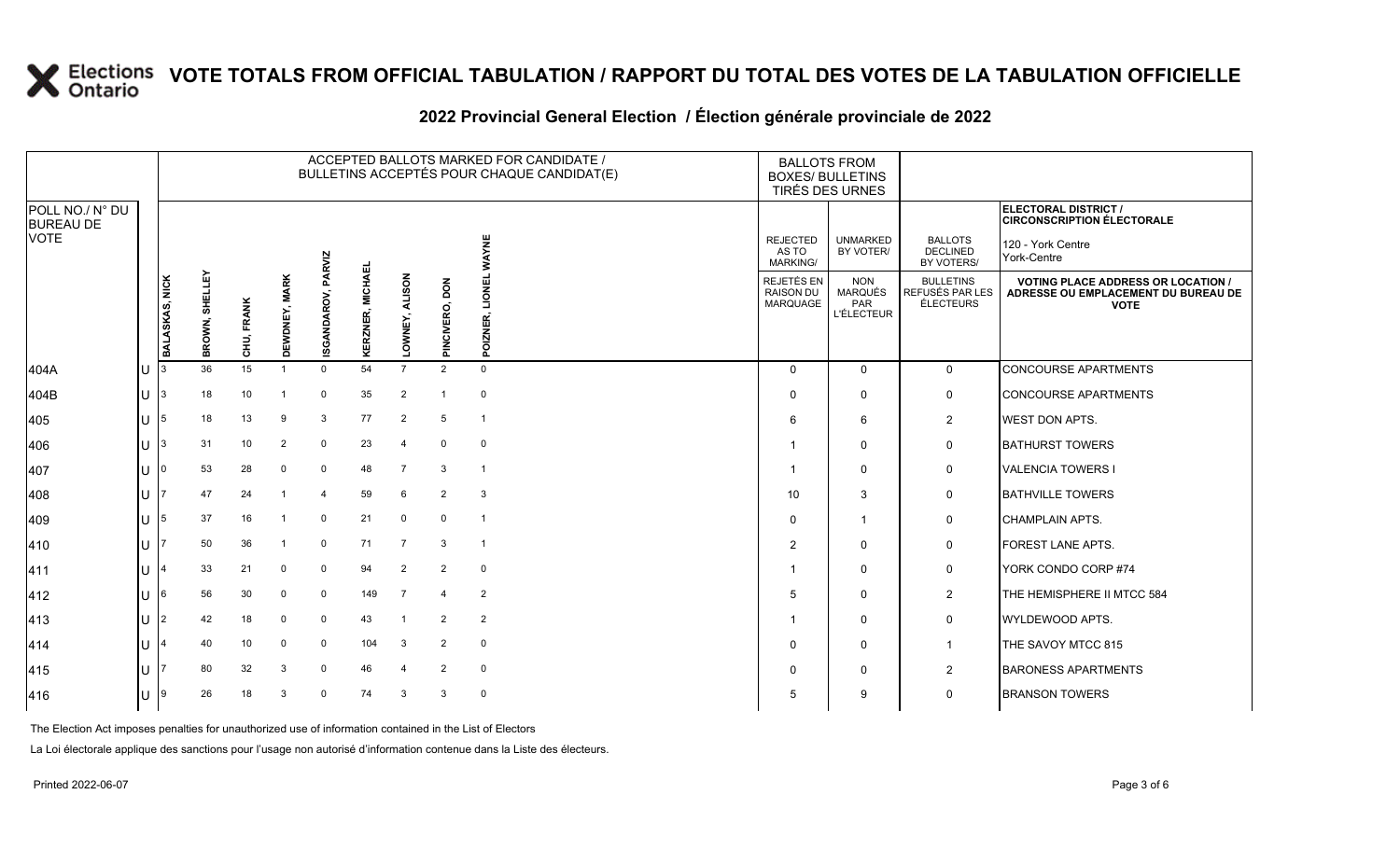#### **2022 Provincial General Election / Élection générale provinciale de 2022**

|                                     |              |                 |                   |            |                      |                |                            |                         |                  | ACCEPTED BALLOTS MARKED FOR CANDIDATE /<br>BULLETINS ACCEPTÉS POUR CHAQUE CANDIDAT(E) |                                             | <b>BALLOTS FROM</b><br><b>BOXES/ BULLETINS</b><br>TIRÉS DES URNES |                                                         |                                                                                                 |
|-------------------------------------|--------------|-----------------|-------------------|------------|----------------------|----------------|----------------------------|-------------------------|------------------|---------------------------------------------------------------------------------------|---------------------------------------------|-------------------------------------------------------------------|---------------------------------------------------------|-------------------------------------------------------------------------------------------------|
| POLL NO./ N° DU<br><b>BUREAU DE</b> |              |                 |                   |            |                      |                |                            |                         |                  |                                                                                       |                                             |                                                                   |                                                         | <b>ELECTORAL DISTRICT /</b><br><b>CIRCONSCRIPTION ÉLECTORALE</b>                                |
| <b>VOTE</b>                         |              |                 |                   |            |                      | PARVIZ         |                            |                         |                  | ₹                                                                                     | <b>REJECTED</b><br>AS TO<br><b>MARKING/</b> | <b>UNMARKED</b><br>BY VOTER/                                      | <b>BALLOTS</b><br><b>DECLINED</b><br>BY VOTERS/         | 120 - York Centre<br>York-Centre                                                                |
|                                     |              | BALASKAS, NICK  | SHELLEY<br>BROWN, | CHU, FRANK | <b>DEWDNEY, MARK</b> | ISGANDAROV,    | <b>MICHAEL</b><br>KERZNER, | <b>ALISON</b><br>OWNEY, | õо<br>PINCIVERO, | MOTI<br>POIZNI                                                                        | REJETÉS EN<br><b>RAISON DU</b><br>MARQUAGE  | <b>NON</b><br><b>MARQUÉS</b><br>PAR<br><b>L'ÉLECTEUR</b>          | <b>BULLETINS</b><br>REFUSÉS PAR LES<br><b>ÉLECTEURS</b> | <b>VOTING PLACE ADDRESS OR LOCATION /</b><br>ADRESSE OU EMPLACEMENT DU BUREAU DE<br><b>VOTE</b> |
| 417                                 | U            | 10 <sup>1</sup> | 40                | 28         | 2                    | $\overline{2}$ | 56                         | 9                       | 2                | $\Omega$                                                                              | 3                                           | $\mathbf{0}$                                                      | 0                                                       | SILVER SPRING                                                                                   |
| 418                                 | lU.          |                 | 45                | 28         | $\mathbf 0$          | $\overline{1}$ | 49                         | $\overline{2}$          | 3                | $\mathbf 0$                                                                           | -1                                          | $\mathbf 0$                                                       | 0                                                       | SOMERSET APTS.                                                                                  |
| 419                                 | U            |                 | 21                | 8          | 3                    | $\mathbf 0$    | 66                         | $\overline{4}$          | 0                | $\mathbf 0$                                                                           | $\overline{2}$                              | $\mathbf{1}$                                                      | $\mathbf 0$                                             | SHEPPARD PLACE                                                                                  |
| 420                                 | U            |                 | 46                | 32         |                      | $\overline{1}$ | 77                         | 3                       | $\mathbf{1}$     | -1                                                                                    |                                             | $\mathbf{1}$                                                      | 0                                                       | <b>CANYON TOWERS</b>                                                                            |
| 421                                 | U            | 16              | 82                | 35         | $\Omega$             | 3              | 109                        | 5                       | 3                | $\overline{2}$                                                                        | $\Omega$                                    | $\mathbf{0}$                                                      | 0                                                       | <b>VIEWPOINT TOWERS</b>                                                                         |
| 422                                 | IU.          | 15.             | 29                | 22         | $\Omega$             | -1             | 49                         | $\overline{7}$          | -1               | $\overline{2}$                                                                        | 1                                           | $\mathbf{1}$                                                      | 0                                                       | LE PLATEAU II                                                                                   |
| 423                                 | $\mathbf{U}$ |                 | 41                | 19         | 3                    | $\overline{1}$ | 56                         | 8                       | 0                | $\overline{2}$                                                                        |                                             | -1                                                                | 0                                                       | EL PRESIDENTE                                                                                   |
| 424                                 | U            | 15              | 30                | 14         | $\mathbf 0$          | 0              | 40                         | 3                       | 2                | $\mathbf{1}$                                                                          | $\Omega$                                    | $\mathbf{0}$                                                      | 0                                                       | <b>MONACO TOWERS</b>                                                                            |
| 425                                 | lU.          |                 | 8                 | 9          | $\Omega$             | 0              | 66                         | $\overline{2}$          | $\overline{2}$   | $\overline{1}$                                                                        | $\Omega$                                    | $\mathbf{0}$                                                      | 0                                                       | B'NAI BRITH CANADA SENIORS CITIZEN RES.                                                         |
| 426                                 | U            | ı٥              | 17                |            | 2                    | $\mathbf 0$    | 57                         | 2                       | -1               | -1                                                                                    | 3                                           | 0                                                                 | 0                                                       | B'NAI BRITH - UPPER CANADA LODGE                                                                |
| 427                                 | U            | 15              | 54                | 13         |                      | 0              | 62                         | 8                       | 0                | 0                                                                                     | $\Omega$                                    | $\mathbf 0$                                                       | 0                                                       | PORTRAIT CONDOS TSCC 2356                                                                       |
| 428                                 | U            | l6              | 60                | 27         | $\Omega$             | 0              | 38                         | 6                       | 0                | $\mathbf 0$                                                                           | 4                                           | $\Omega$                                                          | $\mathbf 0$                                             | <b>DEHAVILAND COURT</b>                                                                         |
| 429                                 | U            |                 | 55                | 43         | 7                    | 0              | 67                         | 9                       | $\overline{1}$   | 0                                                                                     | 3                                           | $\mathbf{1}$                                                      | $\mathbf 0$                                             | <b>FAIRWAY DOWNS</b>                                                                            |
| 430A                                | U            |                 | 46                | 23         |                      | $\Omega$       | 13                         | 3                       | $\mathbf 0$      | $\Omega$                                                                              | $\Omega$                                    | $\mathbf{0}$                                                      | 1                                                       | RAFAELLO PLACE                                                                                  |

The Election Act imposes penalties for unauthorized use of information contained in the List of Electors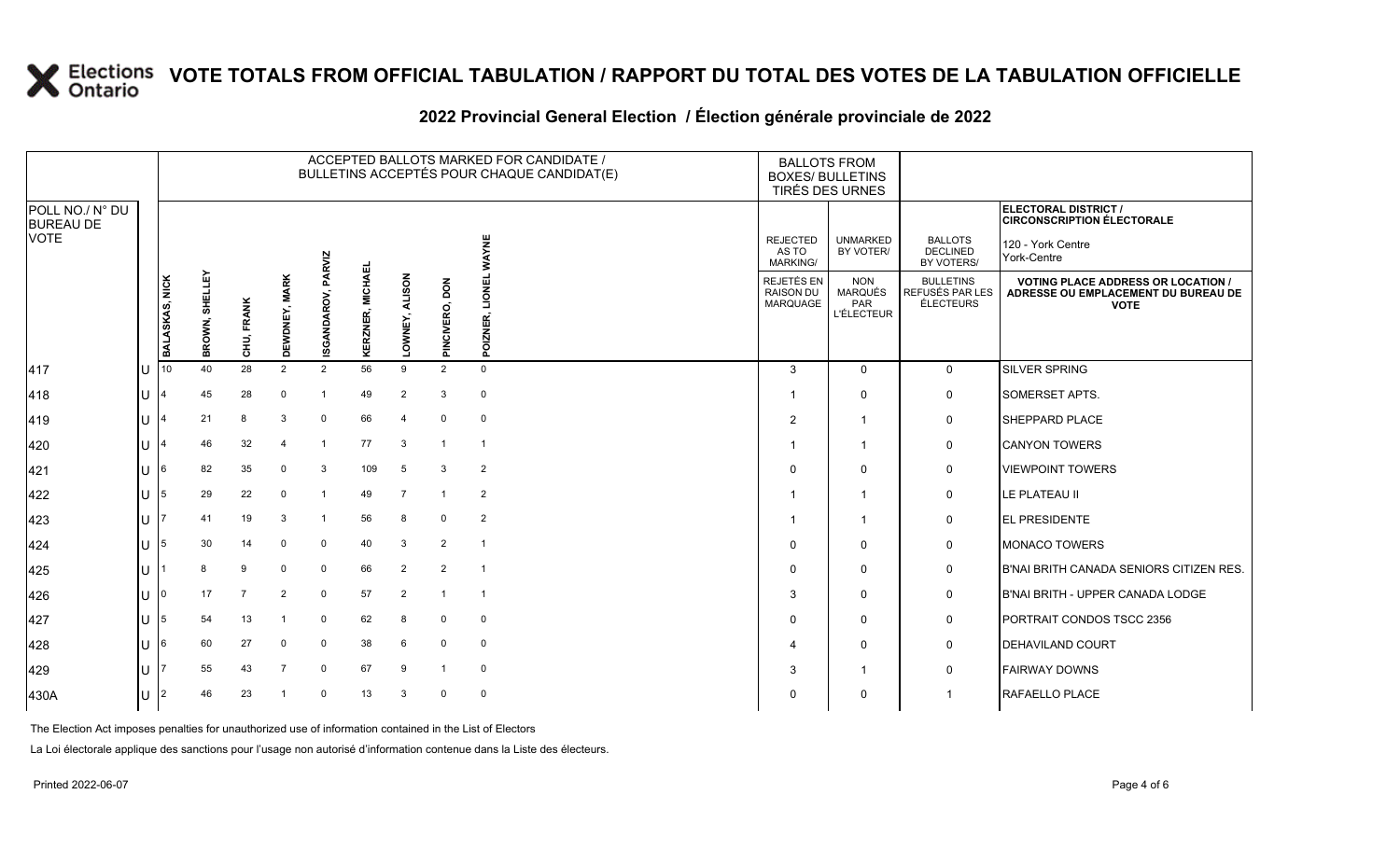# **2022 Provincial General Election / Élection générale provinciale de 2022**

|                                     |                       |                   |                |               |                    |                  |                         |                          | ACCEPTED BALLOTS MARKED FOR CANDIDATE /<br>BULLETINS ACCEPTÉS POUR CHAQUE CANDIDAT(E) | <b>BALLOTS FROM</b><br><b>BOXES/ BULLETINS</b><br>TIRÉS DES URNES |                                                                 |                                                  |                                                                                                 |
|-------------------------------------|-----------------------|-------------------|----------------|---------------|--------------------|------------------|-------------------------|--------------------------|---------------------------------------------------------------------------------------|-------------------------------------------------------------------|-----------------------------------------------------------------|--------------------------------------------------|-------------------------------------------------------------------------------------------------|
| POLL NO./ N° DU<br><b>BUREAU DE</b> |                       |                   |                |               |                    |                  |                         |                          |                                                                                       |                                                                   |                                                                 |                                                  | ELECTORAL DISTRICT /<br><b>CIRCONSCRIPTION ÉLECTORALE</b>                                       |
| <b>VOTE</b>                         |                       |                   |                |               |                    |                  |                         |                          | <b>AYNE</b>                                                                           | <b>REJECTED</b><br>AS TO<br><b>MARKING/</b>                       | <b>UNMARKED</b><br>BY VOTER/                                    | <b>BALLOTS</b><br><b>DECLINED</b><br>BY VOTERS/  | 120 - York Centre<br>York-Centre                                                                |
|                                     | <b>BALASKAS, NICK</b> | SHELLEY<br>BROWN, | CHU, FRANK     | DEWDNEY, MARK | ISGANDAROV, PARVIZ | KERZNER, MICHAEI | <b>ALISON</b><br>OWNEY, | <b>NOC</b><br>PINCIVERO, | LIONEI<br>POIZNER                                                                     | REJETÉS EN<br><b>RAISON DU</b><br>MARQUAGE                        | <b>NON</b><br><b>MARQUÉS</b><br><b>PAR</b><br><b>L'ÉLECTEUR</b> | <b>BULLETINS</b><br>REFUSÉS PAR LES<br>ÉLECTEURS | <b>VOTING PLACE ADDRESS OR LOCATION /</b><br>ADRESSE OU EMPLACEMENT DU BUREAU DE<br><b>VOTE</b> |
| 430B                                |                       | 37                | 24             | 5             | $\Omega$           | 28               | 9                       | $\overline{1}$           | $\Omega$                                                                              | $\mathbf 0$                                                       | $\mathbf 0$                                                     | $\mathbf 0$                                      | RAFAELLO PLACE                                                                                  |
| 431                                 |                       | 40                | 31             | 3             | $\mathbf 0$        | 43               | $\overline{2}$          | $\overline{\mathbf{4}}$  | 3                                                                                     | $\Omega$                                                          | 0                                                               | 0                                                | <b>HAVENBROOK APTS.</b>                                                                         |
| 432                                 |                       | 49                | 13             |               | $\overline{2}$     | 22               | $\overline{1}$          | $\Omega$                 | $\overline{2}$                                                                        | $\Omega$                                                          | $\mathbf{1}$                                                    | 0                                                | DOWNSVIEW ACRES                                                                                 |
| 433                                 |                       | 29                | 8              | $\Omega$      | 0                  | 11               | $\overline{2}$          | $\overline{1}$           | $\mathbf 0$                                                                           | $\Omega$                                                          | $\mathbf 0$                                                     | 0                                                | <b>RODING PARK PLACE</b>                                                                        |
| 434                                 |                       | 67                | 31             | 3             | $\mathbf 0$        | 43               | $\overline{2}$          | $\Omega$                 | $\mathbf 0$                                                                           | 3                                                                 | 0                                                               | $\mathbf{1}$                                     | LA PLACE VICTORIA                                                                               |
| 435                                 |                       | 26                | 17             |               | $\mathbf 0$        | 38               | 3                       | $\Omega$                 | $\mathbf 0$                                                                           | $\Omega$                                                          | 0                                                               | 0                                                | THE MAX CONDOS                                                                                  |
| 700                                 |                       | 13                | $\overline{2}$ | $\mathbf 0$   | $\mathbf 0$        | 8                | $\overline{1}$          | $\overline{2}$           | $\mathbf 0$                                                                           | $\Omega$                                                          | $\Omega$                                                        | 0                                                | <b>ST. BERNARD'S RESIDENCE</b>                                                                  |
| 701                                 |                       | 12                | 6              |               | $\mathbf 0$        | 9                |                         | $\Omega$                 | 2                                                                                     | $\Omega$                                                          | $\overline{\mathbf{1}}$                                         | 0                                                | ADVENT VALLEYVIEW RESIDENCE                                                                     |
| 702                                 |                       | 16                | $\overline{7}$ | $\Omega$      | $\Omega$           | $\overline{7}$   | $\overline{1}$          | $\Omega$                 | $\mathbf 0$                                                                           | $\Omega$                                                          | $\Omega$                                                        | $\mathbf 0$                                      | <b>ADVENT FORESTVIEW RETIREMENT</b><br><b>RESIDENCE</b>                                         |
| 703                                 |                       |                   |                |               |                    |                  |                         |                          | COMBINED WITH ADV002 / COMBINÉ À ADV002                                               |                                                                   |                                                                 |                                                  |                                                                                                 |
| 704                                 | 0                     | 18                | $\overline{2}$ |               |                    | 19               | 0                       | $\Omega$                 | $\mathbf 0$                                                                           | $\overline{2}$                                                    | 4                                                               | 0                                                | KENSINGTON PLACE RET. RES.                                                                      |
| 705                                 |                       | $\overline{2}$    |                | $\Omega$      | $\mathbf 0$        | 9                | $\mathbf 0$             | $\Omega$                 | $\mathbf 0$                                                                           | $\Omega$                                                          | 0                                                               | 0                                                | L'CHAIM RETIREMENT HOME                                                                         |
| ADV001                              |                       | 43                | 27             | $\Omega$      | $\mathbf 1$        | 89               | 5                       | 5                        | 3                                                                                     | $\Omega$                                                          | $\Omega$                                                        | 0                                                | 1465382 ONTARIO INC - 2022                                                                      |
| ADV002                              | 16                    | 596               | 264            |               | 6                  | 620              | 39                      | 13                       | $\overline{7}$                                                                        | 49                                                                | 0                                                               | 60                                               | 1465382 ONTARIO INC - 2022                                                                      |

The Election Act imposes penalties for unauthorized use of information contained in the List of Electors